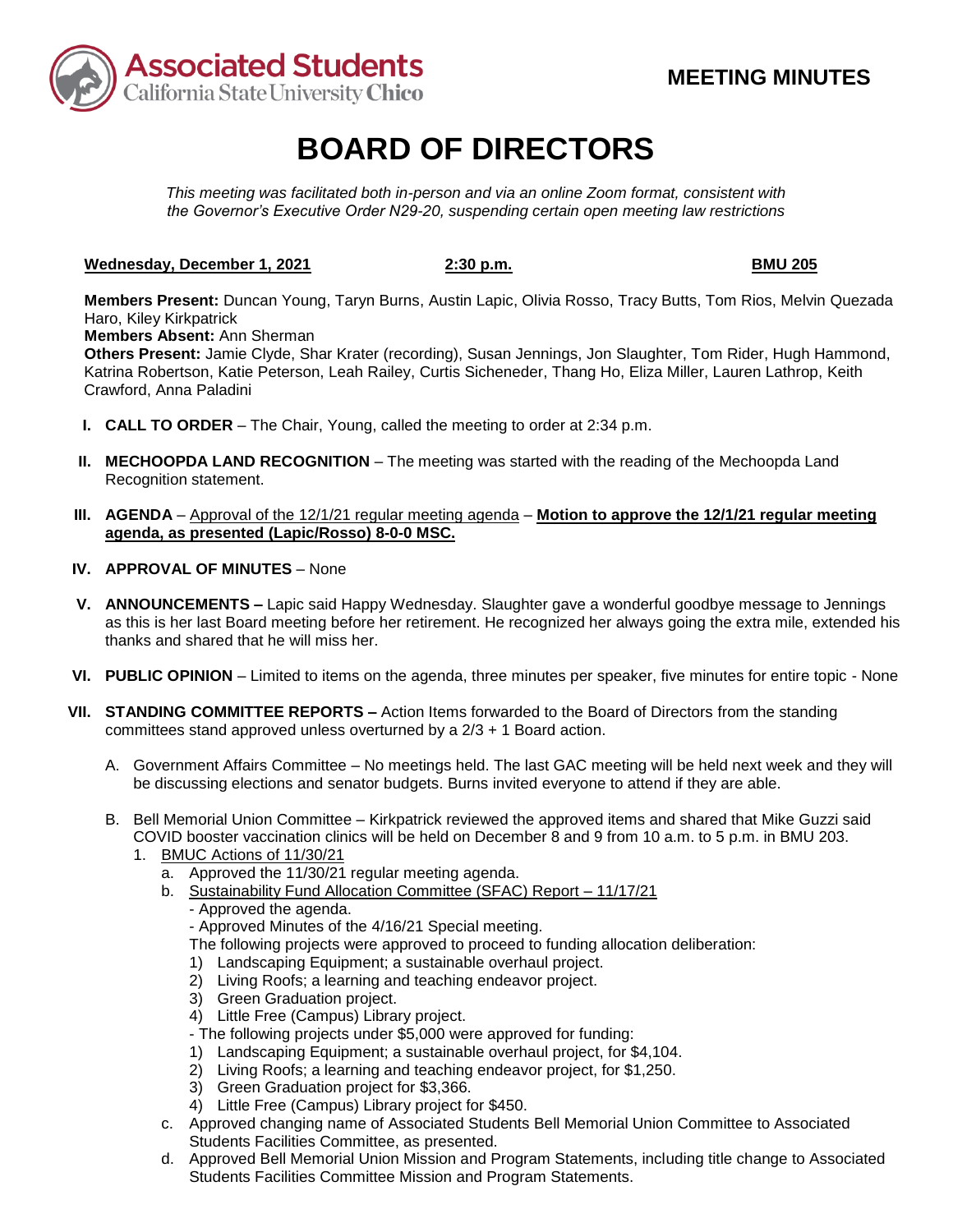- e. Approved purchase of Conference Services chairs in the amount of [\\$45,629.52,](https://45,629.52) as presented.
- approved the revised ASBC Mission Statement and shared the new language (Lapic left the meeting at 2:40 C. Associated Students Businesses Committee – Lapic reviewed the approved items and noted that the committee p.m.)
	- 1. ASBC Actions of 11/29/21
		- a. Approved the  $11/29/21$  regular meeting agenda.
		- b. Approved Minutes of the 11/8/21 regular meeting.
		- c. Approved revised ASBC Mission Statement.

## **VIII. BUSINESS**

- A. Action Item: Approval of Resolution for Acceptance of Treasury Management Services, as presented. **Motion to approve Resolution for Acceptance of Treasury Management Services, as presented (Burns/Kirkpatrick).** Jennings said this action will remove her and add Robertson to the banking responsibilities. **7-0-0 MSC.**
- Board. B. Discussion Item: 9/30/21 AS Wildcat Store Financials – Jennings reviewed the September financials with the
- Social Justice and Equity Committee was necessary due to the scheduling of meetings and the length of time it took to fill the Social Justice position. He said this will allow the committee to move forward with meetings. C. Discussion Item: Executive Order 2021-02 - Young said this Executive Order regarding appointments to the
- D. Director of University Affairs Report Rosso said they are in the interview process for the Director of University Affairs. The last SAS meeting will be this Friday followed by a celebration to close the semester.
- reached out to be a part of his committee and hopes to have a meeting next week to plan for next semester. E. Director of Social Justice and Equity Report – Quezada Haro said that Young approved the members who have
- F. University Vice Presidents' Reports Rios said this coming semester will be his last semester at Chico State as he was hired for a one-year interim position. He said they will be kicking off the search for a permanent VP of said he has heard a lot about the challenges and what we know about students lived experiences on our next semester he'd like the Division of Student Affairs to conduct two studies to have a better understanding of with funds and may want to interact with them as a program. He said during the upcoming spring semester that the AS has ever done an assessment of the CCLC or our work with them. Butts asked if Peterson could weigh in as a former employee of the CCLC. Peterson shared the reasons why the CCLC was formed and that former AS President Courtney Voss worked with VP Calandrella and others to create a space that was centralized. Student Affairs soon. Rios noted that there has been a great deal of talk about Graduation Initiative 2025. He individual campuses. He said the pathways to success are different for different student groups and one of the challenges at any individual campus is to really understand the lived experiences of our students. Rios said the lived experiences of our students. Rios mentioned the CCLC MOU and how the AS supports the program Student Affairs would like to examine Multicultural Greek Life to carve out a small study to see if our efforts are producing results and the other study will look at students who started the fall of 2018 who should be graduating May of 2022. The study would look at who their influencers were and what their experiences and behaviors were which enabled them to graduate in four years. He said that may help to get a sense of the lived experiences of our Chico State students. Rios said in 2017 a faculty member did a study on the students that were involved in the CCLC and discovered the CCLC helped them develop a sense of personal agency, develop self-esteem, academic confidence and other things that enabled them to be successful. He wondered if She discussed the history of MAC Council, DAC Council and the representation from CCLC as an advisor. Quezada Haro said he appreciated hearing the history of the CCLC and the relationship with the AS.
- G. Faculty Representative Report Butts said that we are less than two weeks away from wrapping up the semester. She said finish strong, take a break and recharge your battery for the next semester.
- voice. She said she won't talk about Jennings as she is not ready to! She wanted the students to know what a H. Executive Director's Report – Clyde thanked Rosso as this is her last meeting, noting her passion and her huge advocate they have had in Jennings and that she has been an amazing resource for years, taking complicated information and breaking it down. She said Jennings patience is not always found in accounting folks and said it has been an honor to work with her.